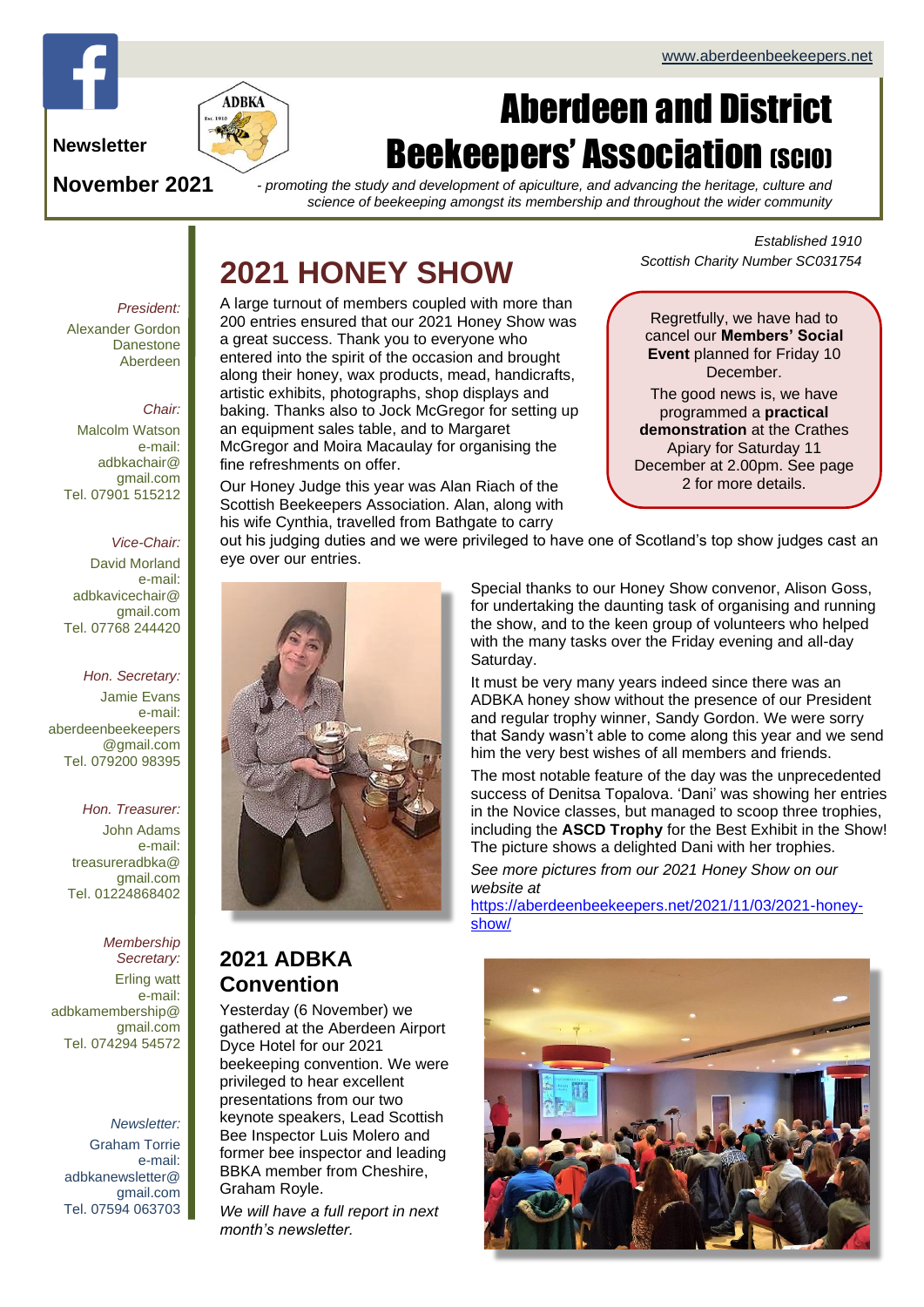**Members' Events**

Members' Events

#### ABERDEEN AND DISTRICT BEEKEEPERS' ASSOCIATION DEMONSTRATION: **WINTER VARROA TREATMENT**

Saturday 11 December 2021 at 2.00pm

ADBKA Apiary, Crathes Castle

Come along to the apiary to learn about using oxalic acid trickle as a winter *Varroa* treatment. There will also be the opportunity to look at oxalic acid sublimation equipment and discuss its use.

*Park in the lower of the two car parks at Crathes Castle, walk up through the gap in the hedges and enter the first gate on the right.* All attendees must bring their own bee suit, gloves and proper footwear. *Please note, the practical demonstration will be weather dependent.*

# **Honey Show Roll of Honour**



| <b>The Thorne Trophy</b>             | Most points in the show             | Joan Gilbert-Stevens    |
|--------------------------------------|-------------------------------------|-------------------------|
| The A.S.C.D. Trophy                  | Best exhibit in the show            | Denitsa Topalova        |
| The John Cooper Cup                  | Best exhibit in cut comb honey      | Olga Macaulay           |
| <b>The President's Trophy</b>        | Best exhibit in heather honey       | Denitsa Topalova        |
| <b>The Bill MacKenzie Quaich</b>     | Best exhibit in ling heather honey  | Denitsa Topalova        |
| <b>The Henry Simpson Trophy</b>      | Best exhibit in medium/dark honey   | Alistair McEwan         |
| The Anne C Beddie Trophy             | Best exhibit in the Beeswax Class   | Alison Goss             |
| <b>MTM Construction Shield</b>       | Best exhibit in light honey         | <b>Witek Mojsiewicz</b> |
| <b>The Robert Wood Shield</b>        | Best exhibit in the Novice Class    | <b>Hazel Christie</b>   |
| <b>The Captain Manson Trophy</b>     | Most points in the Industrial Class | Sonya MacPherson        |
| <b>The David Pert Memorial Prize</b> | Best exhibit in Handicraft          | Joan Gilbert-Stevens    |
| S. C. Rae Memorial Trophy            | Best frame in the show              | Jennifer Lewis          |
| John D. Walker Memorial Trophy       | Best exhibit in soft set honey      | <b>Terry Daniels</b>    |
| <b>John Tocher Trophy</b>            | Most points in Novice Class         | <b>lan Christie</b>     |
| <b>ADBKA Shield</b>                  | Best exhibit in Junior Class        | Sophie & Katie Breeman  |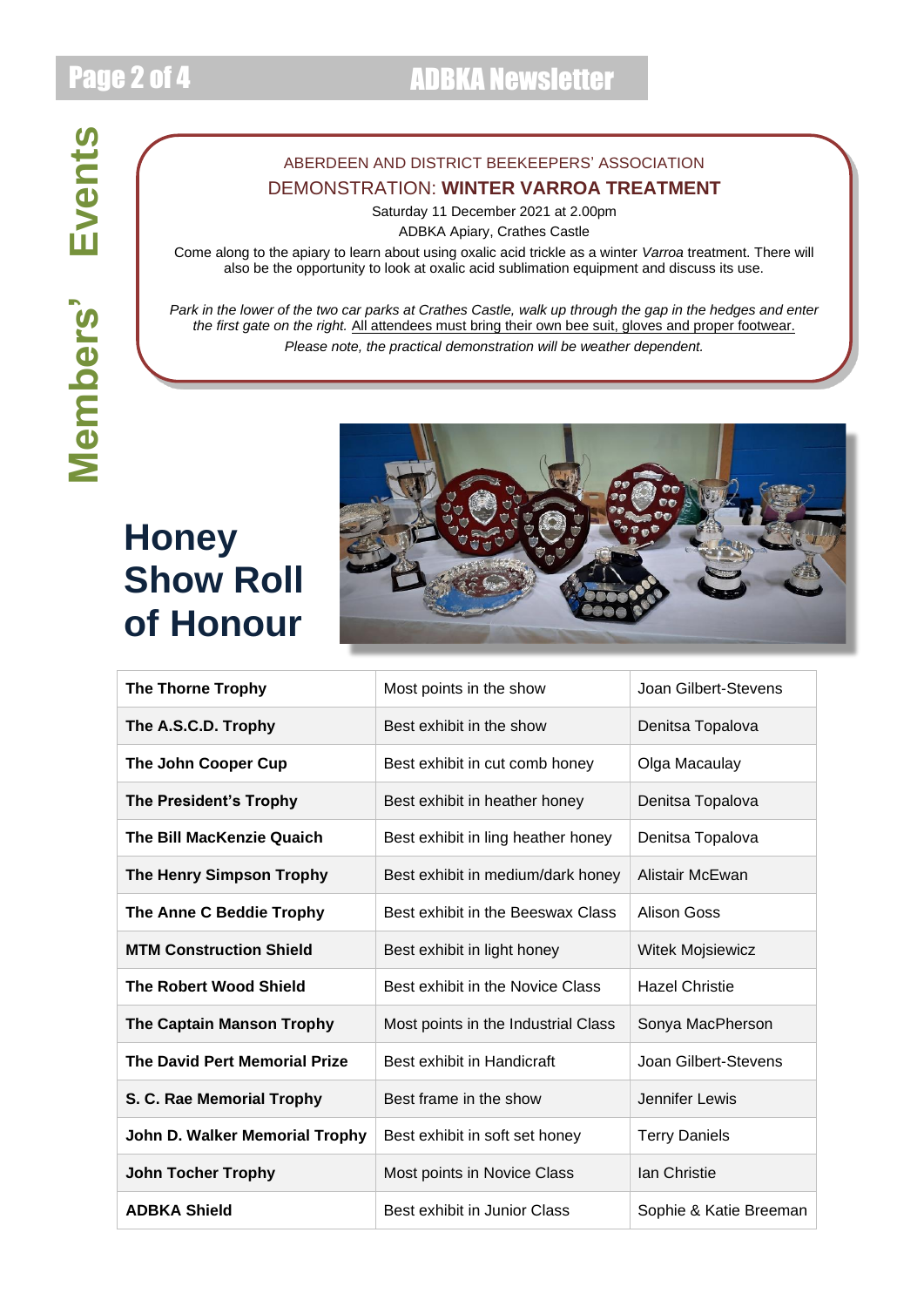## **THIS MONTH IN THE APIARY: NOVEMBER**

Apart from periodically checking the hives, there is little to do outside. It is a good time to reflect on the past season whilst it is reasonably fresh in the mind. Ask yourself:

**What went well?** Give yourself some credit for it!

*What was ok?* Be prepared to do it again next season. Some minor tweaks may bring further improvement.

What didn't go so well? Don't beat yourself up about it but aspire to improve next time. Beekeeping is not straightforward and even experienced beekeepers lose colonies over winter, lose a swarm, occasionally damage a queen, come across things they haven't seen before and so on. We are all always learning something about beekeeping.

*How to be a better beekeeper?* Did you not know what to do, or maybe did know, but didn't do it correctly? Was it lack of preparation? Was it down to lack of equipment? What have you learned? Answers to these and similar questions should guide you towards ways of improving next season; reading, courses, mentoring, additional or different equipment and so on.

Think about what additional equipment you need. The traditional once or twice yearly sales by the major suppliers seem to be increasingly augmented by pop-up and other occasional sales. If you have your shopping list, you can be ready when the sales come up. Second quality hive parts and frames are almost always available in sales, as are feeders and other smaller accessories. You might want to club together with others to get an order together.

The quiet winter months should be used for cleaning and maintenance of any hive parts not in use. This might involve scorching wooden hive parts, sterilising poly hives with a bleach solution and fumigating comb with acetic acid. The National Bee Unit produce a useful fact sheet 'Hive Cleaning and Sterilisation' which can be downloaded for free from:

<https://www.nationalbeeunit.com/index.cfm?pageid=167>

Do any necessary repairs to the woodwork at the same time, then you will be all set for next season. December is the time for your 'mid-winter' varroa treatment, which is usually some form of oxalic acid, i.e. ApiBioxal, Oxuvar or Oxybee. Be prepared - more next month.

*Ian Mackley*



### **Bee for Book**

Check out our library catalogue on our website at [www.aberdeenbeekeepers.net/books/](http://www.aberdeenbeekeepers.net/books/)

Hopefully you will be inspired to borrow a book to keep your beekeeping brain ticking-over through the winter months. The books are free for members to borrow. Just email Graham at [adbkalibrary@gmail.com](mailto:adbkalibrary@gmail.com)

Books will be posted out to members free of charge. At the end of the lending period (2 months) just pop the book in a padded envelope and post it back – at your expense.

If you want to extend the loan period, just check that noone else is waiting for the book.

## Still **Droning** on…..

Last month you were asked to consider whether it might be possible for a drone that successfully (and exceptionally) overwinters to bump into its own grandfather as it wanders around the hive the following spring. Hopefully you realised right away that this is impossible. Immediately after a successful mating, the drone will fall to the ground and die. Grandfather and grandson will never meet.

The second part of our poser asked if you can work out how many great-grandfathers a drone has. Give yourself a pat on the back if you said…..one!